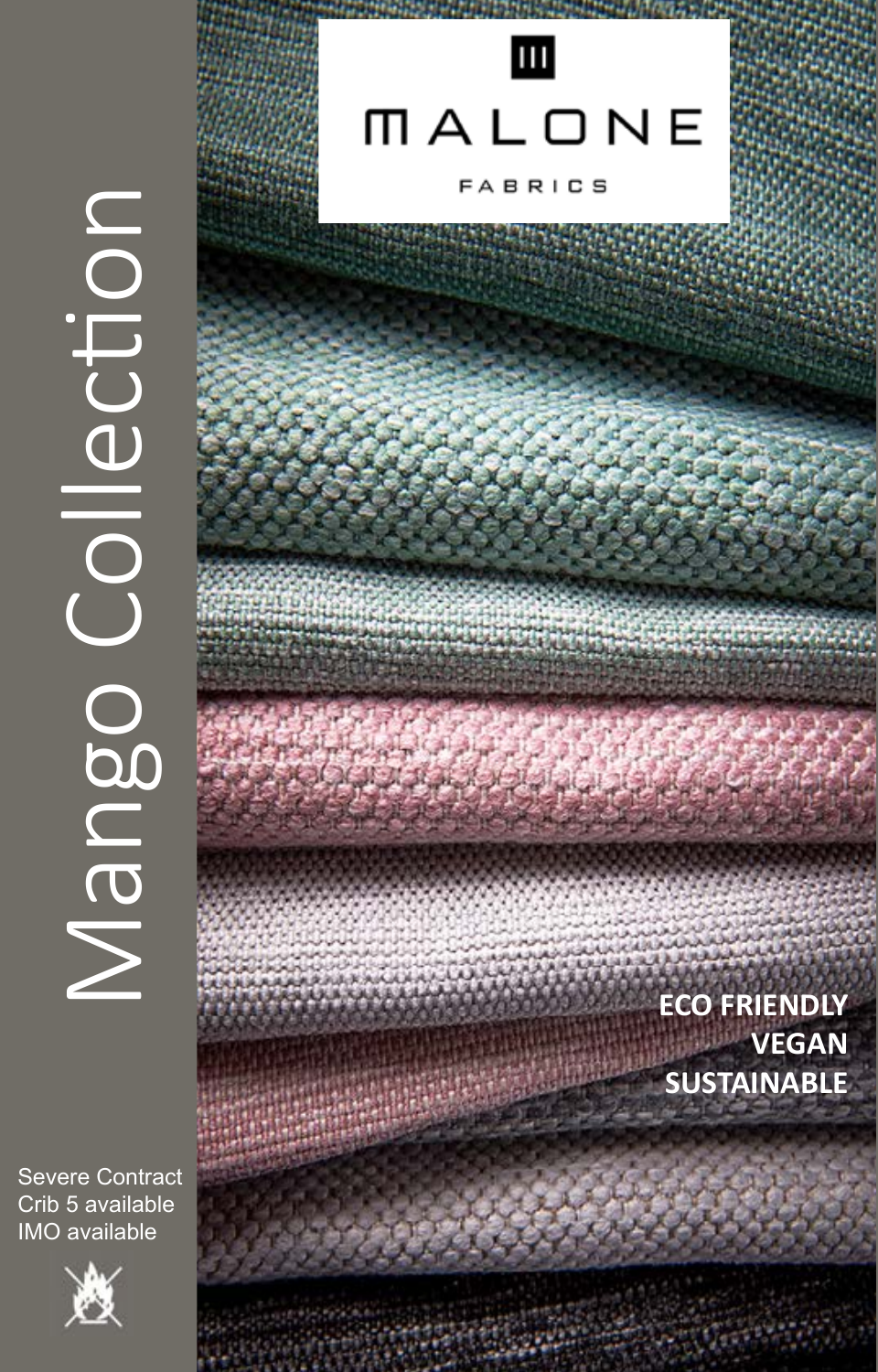

18712 834213



























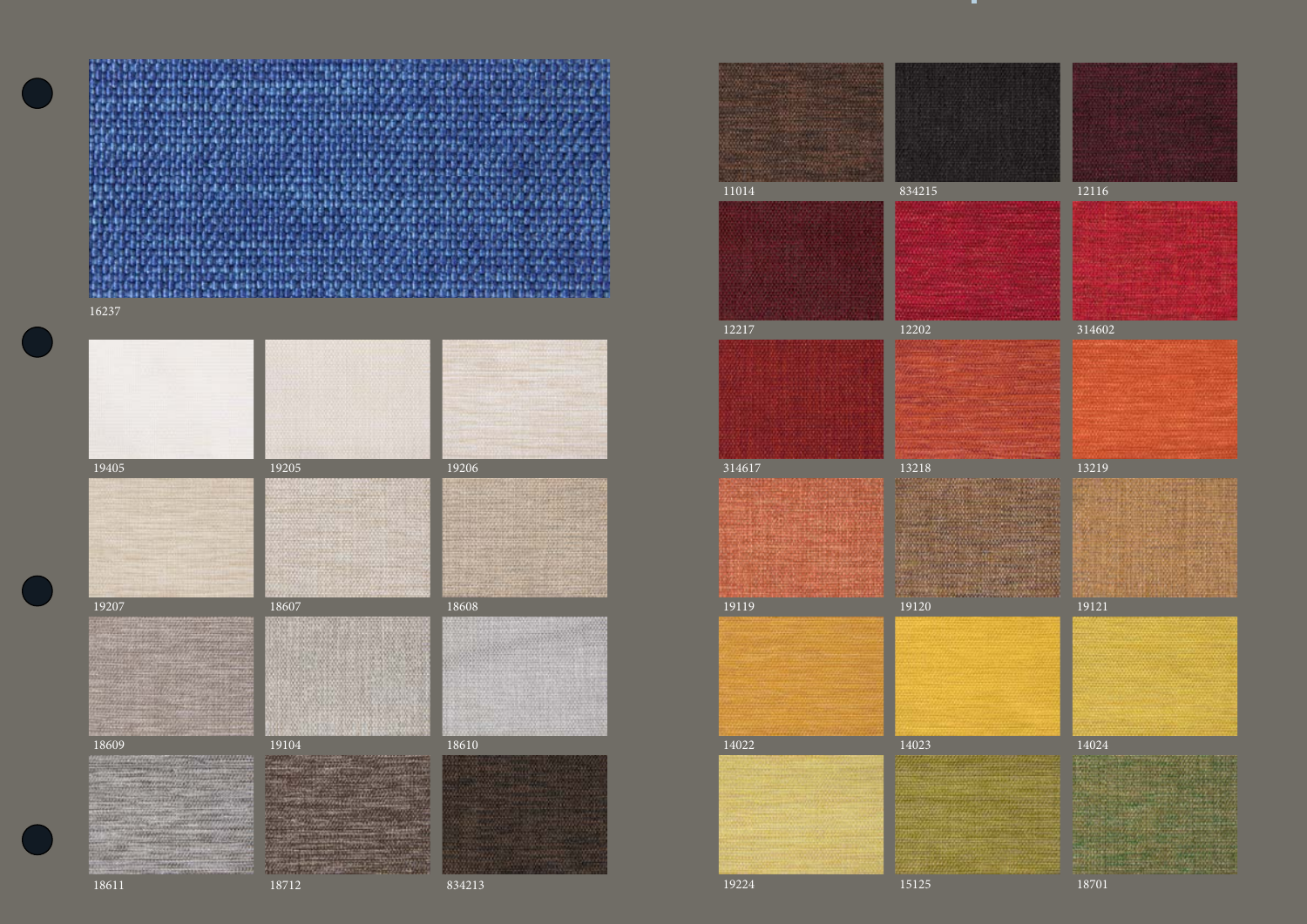





18703 834228



15230 18631







834239 12140